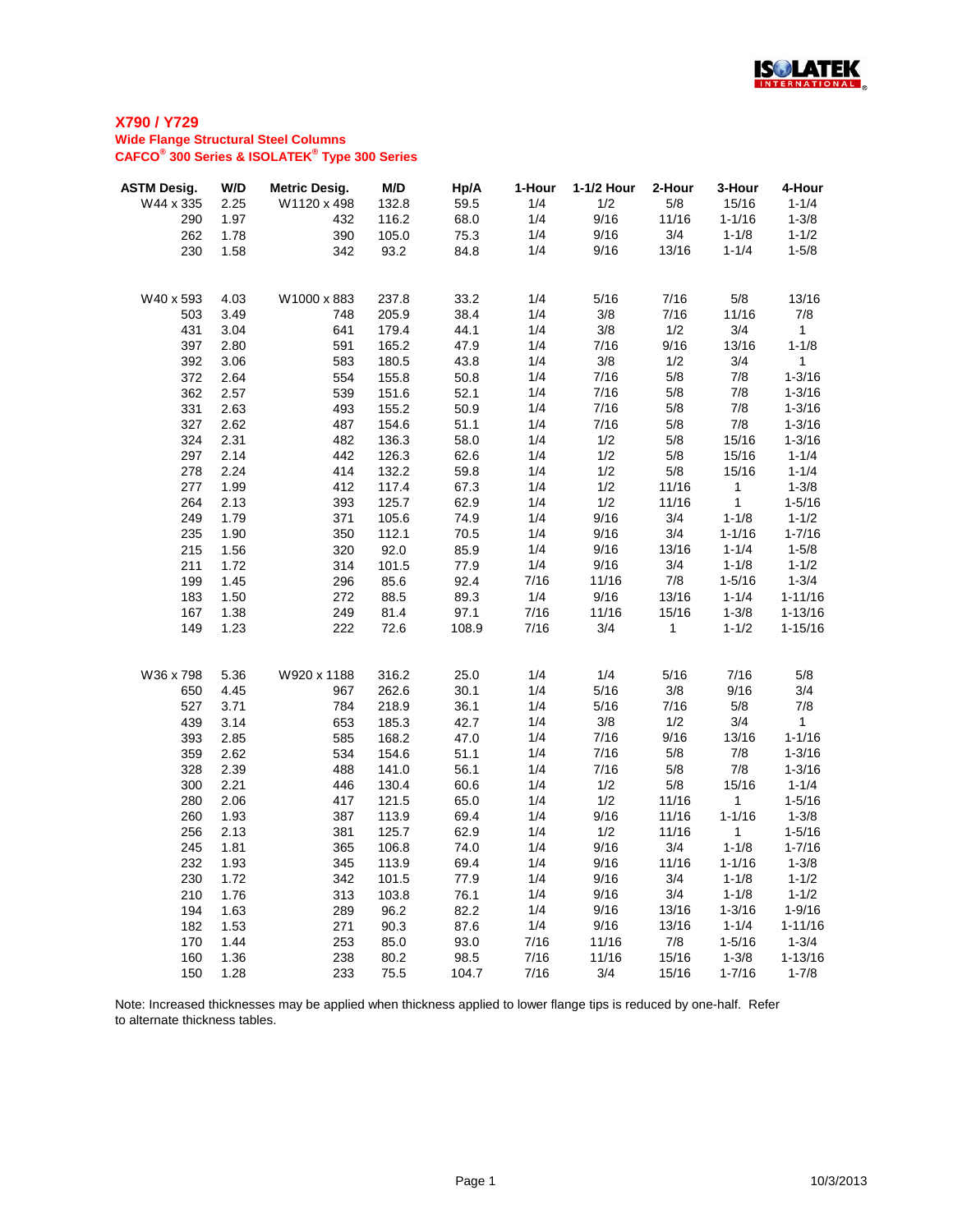

| <b>ASTM Desig.</b> | W/D          | <b>Metric Desig.</b> | M/D   | Hp/A  | 1-Hour    | 1-1/2 Hour | 2-Hour       | 3-Hour     | 4-Hour         |
|--------------------|--------------|----------------------|-------|-------|-----------|------------|--------------|------------|----------------|
| W36 x 135          | 1.15         | W920 x 201           | 67.9  | 116.5 | 7/16      | 13/16      | $1 - 1/16$   | $1 - 9/16$ | $2 - 1/16$     |
|                    |              |                      |       |       |           |            |              |            |                |
| W33 x 387          | 2.91         | W840 x 576           | 171.7 | 46.0  | 1/4       | 7/16       | 9/16         | 13/16      | $1 - 1/16$     |
| 354                | 2.68         | 527                  | 158.1 | 50.0  | 1/4       | 7/16       | 9/16         | 7/8        | $1 - 1/8$      |
| 318                | 2.43         | 473                  | 143.4 | 55.1  | 1/4       | 7/16       | 9/16         | 7/8        | $1 - 1/8$      |
| 291                | 2.24         | 433                  | 132.2 | 59.8  | 1/4       | 1/2        | 5/8          | 15/16      | $1 - 1/4$      |
| 263                | 2.04         | 392                  | 120.4 | 65.7  | 1/4       | 1/2        | 11/16        | 1          | $1 - 5/16$     |
| 241                | 1.87         | 359                  | 110.3 | 71.6  | 1/4       | 9/16       | 3/4          | $1 - 1/16$ | $1 - 7/16$     |
| 221                | 1.73         | 329                  | 102.1 | 77.4  | 1/4       | 9/16       | 3/4          | $1 - 1/8$  | $1 - 1/2$      |
| 201                | 1.58         | 299                  | 93.2  | 84.8  | 1/4       | 9/16       | 13/16        | $1 - 1/4$  | $1 - 5/8$      |
| 169                | 1.52         | 251                  | 89.7  | 88.1  | 1/4       | 9/16       | 13/16        | $1 - 1/4$  | $1 - 11/16$    |
| 152                | 1.37         | 226                  | 80.8  | 97.8  | 7/16      | 11/16      | 15/16        | $1 - 3/8$  | $1 - 13/16$    |
| 141                | 1.28         | 210                  | 75.5  | 104.7 | 7/16      | 3/4        | 15/16        | $1 - 7/16$ | $1 - 7/8$      |
| 130                | 1.18         | 193                  | 69.6  | 113.5 | 7/16      | 3/4        | $\mathbf 1$  | $1 - 1/2$  | 2 <sup>1</sup> |
| 118                | 1.08         | 176                  | 63.7  | 124.1 | 7/16      | 13/16      | $1 - 1/16$   | $1 - 5/8$  | $2 - 1/8$      |
|                    |              |                      |       |       | $\pmb{0}$ | $\pmb{0}$  | $\pmb{0}$    | $\pmb{0}$  | $\pmb{0}$      |
|                    |              |                      |       |       | $\pmb{0}$ | $\pmb{0}$  | $\mathbf 0$  | $\pmb{0}$  | $\pmb{0}$      |
| W30 x 391          | 3.13         | W760 x 582           | 184.7 | 42.8  | 1/4       | 3/8        | 1/2          | 3/4        | $\mathbf{1}$   |
| 357                | 2.88         | 531                  | 169.9 | 46.5  | 1/4       | 7/16       | 9/16         | 13/16      | $1 - 1/16$     |
| 326                | 2.65         | 484                  | 156.4 | 50.6  | 1/4       | 7/16       | 9/16         | 7/8        | $1 - 1/8$      |
| 292                | 2.39         | 434                  | 141.0 | 56.1  | 1/4       | 7/16       | 5/8          | 7/8        | $1 - 3/16$     |
| 261                | 2.16         | 389                  | 127.4 | 62.0  | 1/4       | 1/2        | 5/8          | 15/16      | $1 - 1/4$      |
| 235                | 1.96         | 350                  | 115.6 | 68.4  | 1/4       | 9/16       | 11/16        | $1 - 1/16$ | $1 - 3/8$      |
| 211                | 1.76         | 314                  | 103.8 | 76.1  | 1/4       | 9/16       | 3/4          | $1 - 1/8$  | $1 - 1/2$      |
| 191                | 1.62         | 284                  | 95.6  | 82.7  | 1/4       | 9/16       | 13/16        | $1 - 3/16$ | $1 - 5/8$      |
| 173                | 1.45         | 257                  | 85.6  | 92.4  | 7/16      | 11/16      | 7/8          | $1 - 5/16$ | $1 - 3/4$      |
| 148                | 1.47         | 220                  | 86.7  | 91.1  | 1/4       | 9/16       | 13/16        | $1 - 1/4$  | $1 - 11/16$    |
| 132                | 1.32         | 196                  | 77.9  | 101.5 | 7/16      | 11/16      | 15/16        | $1 - 3/8$  | $1 - 7/8$      |
| 124                | 1.24         | 185                  | 73.2  | 108.1 | 7/16      | 3/4        | $\mathbf{1}$ | $1 - 1/2$  | $1 - 15/16$    |
| 116                | 1.16         | 173                  | 68.4  | 115.5 | 7/16      | 13/16      | $1 - 1/16$   | $1 - 9/16$ | $2 - 1/16$     |
| 108                | 1.09         | 161                  | 64.3  | 122.9 | 7/16      | 13/16      | $1 - 1/16$   | $1 - 5/8$  | $2 - 1/8$      |
| 99                 | $\mathbf{1}$ | 147                  | 59.0  | 134.0 | 7/16      | 13/16      | $1 - 1/8$    | $1 - 5/8$  | $2 - 1/8$      |
| 90                 | 0.91         | 134                  | 53.7  | 147.2 | 7/16      | 13/16      | $1 - 1/8$    | $1 - 5/8$  | $2 - 1/8$      |
|                    |              |                      |       |       | $\pmb{0}$ | $\pmb{0}$  | $\mathsf 0$  | $\pmb{0}$  | $\pmb{0}$      |
|                    |              |                      |       |       | $\pmb{0}$ | $\pmb{0}$  | $\pmb{0}$    | $\pmb{0}$  | $\pmb{0}$      |
| W27x539            | 4.45         | W690 x 802           | 262.6 | 30.1  | 1/4       | 5/16       | 3/8          | 9/16       | 3/4            |
| 368                | 3.17         | 548                  | 187.0 | 42.3  | 1/4       | 3/8        | 1/2          | 3/4        | $\mathbf 1$    |
| 336                | 2.92         | 500                  | 172.3 | 45.9  | 1/4       | 7/16       | 9/16         | 13/16      | $1 - 1/16$     |
| 307                | 2.72         | 457                  | 160.5 | 49.3  | 1/4       | 7/16       | 9/16         | 7/8        | $1 - 1/8$      |
| 281                | 2.49         | 418                  | 146.9 | 53.8  | 1/4       | 7/16       | 9/16         | 7/8        | $1 - 1/8$      |
| 258                | 2.3          | 384                  | 135.7 | 58.3  | 1/4       | 1/2        | 5/8          | 15/16      | $1 - 3/16$     |
| 235                | 2.12         | 350                  | 125.1 | 63.2  | 1/4       | 1/2        | 11/16        | 1          | $1 - 5/16$     |
| 217                | 1.97         | 323                  | 116.2 | 68.0  | 1/4       | 9/16       | 11/16        | $1 - 1/16$ | $1 - 3/8$      |
| 194                | 1.76         | 289                  | 103.8 | 76.1  | 1/4       | 9/16       | 3/4          | $1 - 1/8$  | $1 - 1/2$      |
| 178                | 1.63         | 265                  | 96.2  | 82.2  | 1/4       | 9/16       | 13/16        | $1 - 3/16$ | $1 - 9/16$     |
| 161                | 1.48         | 240                  | 87.3  | 90.5  | 1/4       | 9/16       | 13/16        | $1 - 1/4$  | $1 - 11/16$    |
| 146                | 1.35         | 217                  | 79.7  | 99.2  | 7/16      | 11/16      | 15/16        | $1 - 3/8$  | $1 - 13/16$    |
| 129                | 1.39         | 192                  | 82.0  | 96.4  | 7/16      | 11/16      | 15/16        | $1 - 3/8$  | $1 - 13/16$    |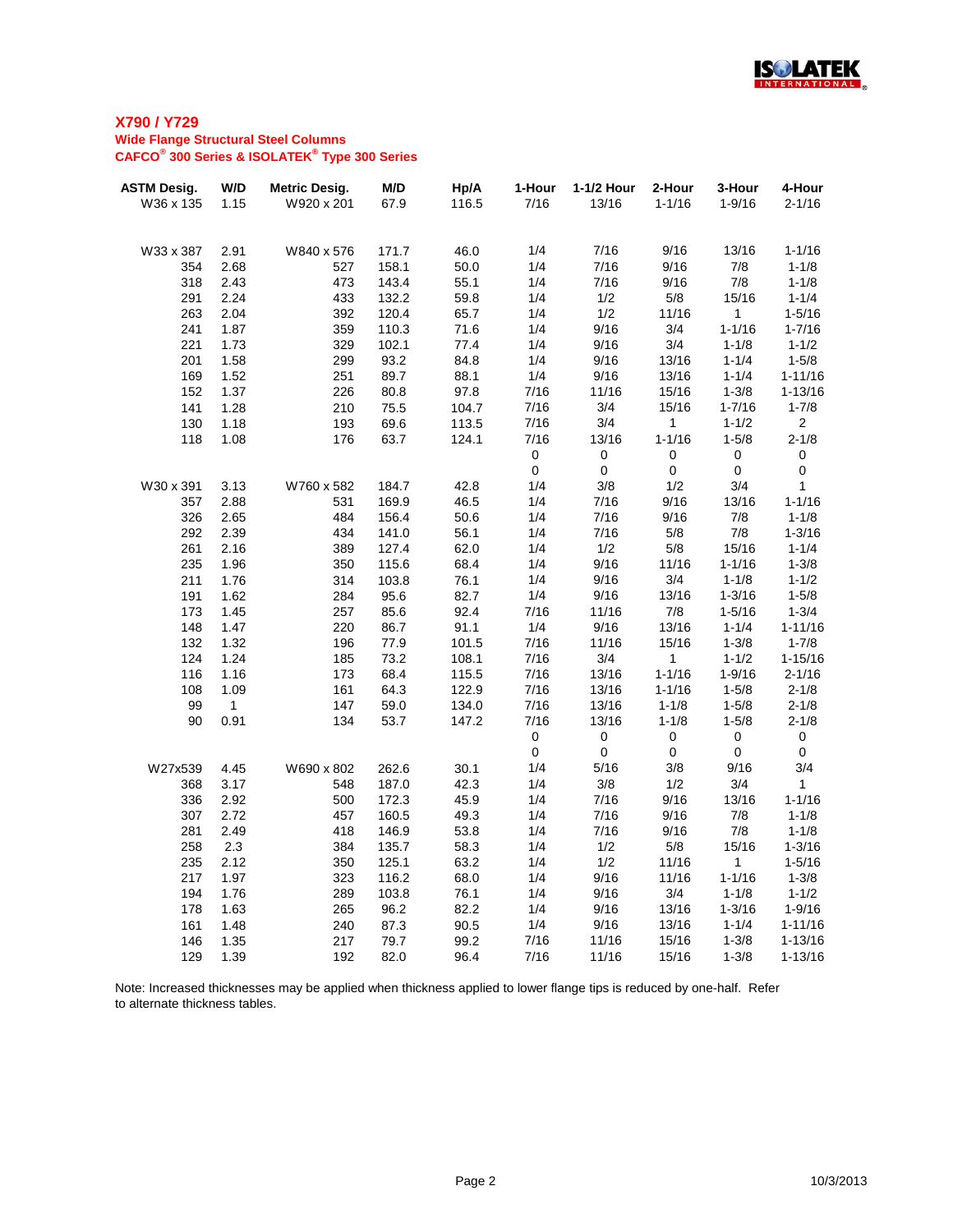

| <b>ASTM Desig.</b> | W/D  | <b>Metric Desig.</b> | M/D   | Hp/A  | 1-Hour | 1-1/2 Hour | 2-Hour       | 3-Hour      | 4-Hour         |
|--------------------|------|----------------------|-------|-------|--------|------------|--------------|-------------|----------------|
| W27 x 114          | 1.23 | W690 x 170           | 72.6  | 108.9 | 7/16   | 3/4        | $\mathbf{1}$ | $1 - 1/2$   | $1 - 15/16$    |
| 102                | 1.11 | 152                  | 65.5  | 120.7 | 7/16   | 13/16      | $1 - 1/16$   | $1 - 9/16$  | $2 - 1/8$      |
| 94                 | 1.03 | 140                  | 60.8  | 130.1 | 7/16   | 13/16      | $1 - 1/8$    | $1 - 5/8$   | $2 - 1/8$      |
| 84                 | 0.92 | 125                  | 54.3  | 145.6 | 7/16   | 13/16      | $1 - 1/8$    | $1 - 5/8$   | $2 - 1/8$      |
|                    |      |                      |       |       |        |            |              |             |                |
| W24 x 370          | 3.46 | W610 x 551           | 204.1 | 38.7  | 1/4    | 3/8        | 7/16         | 11/16       | 7/8            |
| 335                | 3.19 | 498                  | 188.2 | 42.0  | 1/4    | 3/8        | 1/2          | 3/4         | $\mathbf{1}$   |
| 306                | 2.94 | 455                  | 173.5 | 45.6  | 1/4    | 7/16       | 9/16         | 13/16       | $1 - 1/16$     |
| 279                | 2.71 | 415                  | 159.9 | 49.4  | 1/4    | 7/16       | 9/16         | 7/8         | $1 - 1/8$      |
| 250                | 2.45 | 372                  | 144.6 | 54.7  | 1/4    | 7/16       | 9/16         | 7/8         | $1 - 1/8$      |
| 229                | 2.27 | 341                  | 133.9 | 59.0  | 1/4    | 1/2        | 5/8          | 15/16       | $1 - 3/16$     |
| 207                | 2.05 | 307                  | 121.0 | 65.4  | 1/4    | 1/2        | 11/16        | $\mathbf 1$ | $1 - 5/16$     |
| 192                | 1.92 | 285                  | 113.3 | 69.8  | 1/4    | 9/16       | 11/16        | $1 - 1/16$  | $1 - 3/8$      |
| 176                | 1.77 | 262                  | 104.4 | 75.7  | 1/4    | 9/16       | 3/4          | $1 - 1/8$   | $1 - 1/2$      |
| 162                | 1.63 | 241                  | 96.2  | 82.2  | 1/4    | 9/16       | 13/16        | $1 - 3/16$  | $1 - 9/16$     |
| 146                | 1.48 | 217                  | 87.3  | 90.5  | 1/4    | 9/16       | 13/16        | $1 - 1/4$   | $1 - 11/16$    |
| 131                | 1.33 | 195                  | 78.5  | 100.7 | 7/16   | 11/16      | 15/16        | $1 - 3/8$   | $1 - 7/8$      |
| 117                | 1.2  | 174                  | 70.8  | 111.7 | 7/16   | 3/4        | 1            | $1 - 1/2$   | 2 <sup>1</sup> |
| 104                | 1.07 | 155                  | 63.1  | 125.2 | 7/16   | 13/16      | $1 - 1/8$    | $1 - 5/8$   | $2 - 1/8$      |
| 103                | 1.25 | 153                  | 73.8  | 107.2 | 7/16   | 3/4        | 1            | $1 - 7/16$  | $1 - 15/16$    |
| 94                 | 1.14 | 140                  | 67.3  | 117.5 | 7/16   | 13/16      | $1 - 1/16$   | $1 - 9/16$  | $2 - 1/16$     |
| 84                 | 1.02 | 125                  | 60.2  | 131.4 | 7/16   | 13/16      | $1 - 1/8$    | $1 - 5/8$   | $2 - 1/8$      |
| 76                 | 0.93 | 113                  | 54.9  | 144.1 | 7/16   | 13/16      | $1 - 1/8$    | $1 - 5/8$   | $2 - 1/8$      |
| 68                 | 0.83 | 101                  | 49.0  | 161.4 | 9/16   | 15/16      | $1 - 1/4$    | $1 - 13/16$ | $2 - 5/16$     |
| 62                 | 0.84 | 92                   | 49.6  | 159.5 | 7/16   | 13/16      | $1 - 1/8$    | $1 - 5/8$   | $2 - 1/8$      |
| 55                 | 0.74 | 82                   | 43.7  | 181.1 | 9/16   | 15/16      | $1 - 1/4$    | $1 - 13/16$ | $2 - 5/16$     |
|                    |      |                      |       |       |        |            |              |             |                |
| W21 x 201          | 2.16 | W530 x 300           | 127.4 | 62.0  | 1/4    | 1/2        | 5/8          | 15/16       | $1 - 1/4$      |
| 182                | 1.97 | 272                  | 116.2 | 68.0  | 1/4    | 9/16       | 11/16        | $1 - 1/16$  | $1 - 3/8$      |
| 166                | 1.81 | 248                  | 106.8 | 74.0  | 1/4    | 9/16       | 3/4          | $1 - 1/8$   | $1 - 7/16$     |
| 147                | 1.61 | 219                  | 95.0  | 83.2  | 1/4    | 9/16       | 13/16        | $1 - 3/16$  | $1 - 5/8$      |
| 132                | 1.45 | 196                  | 85.6  | 92.4  | 7/16   | 11/16      | 7/8          | $1 - 5/16$  | $1 - 3/4$      |
| 122                | 1.35 | 182                  | 79.7  | 99.2  | 7/16   | 11/16      | 15/16        | $1 - 3/8$   | $1 - 13/16$    |
| 111                | 1.24 | 165                  | 73.2  | 108.1 | 7/16   | 3/4        | $\mathbf{1}$ | $1 - 1/2$   | $1 - 15/16$    |
| 101                | 1.13 | 150                  | 66.7  | 118.6 | 7/16   | 13/16      | $1 - 1/16$   | $1 - 9/16$  | $2 - 1/16$     |
| 93                 | 1.24 | 138                  | 73.2  | 108.1 | 7/16   | 3/4        | $\mathbf{1}$ | $1 - 1/2$   | $1 - 15/16$    |
| 83                 | 1.12 | 123                  | 66.1  | 119.6 | 7/16   | 13/16      | $1 - 1/16$   | $1 - 9/16$  | $2 - 1/8$      |
| 73                 | 0.98 | 109                  | 57.8  | 136.7 | 7/16   | 13/16      | $1 - 1/8$    | $1 - 5/8$   | $2 - 1/8$      |
| 68                 | 0.92 | 101                  | 54.3  | 145.6 | 7/16   | 13/16      | $1 - 1/8$    | $1 - 5/8$   | $2 - 1/8$      |
| 62                 | 0.84 | 92                   | 49.6  | 159.5 | 7/16   | 13/16      | $1 - 1/8$    | $1 - 5/8$   | $2 - 1/8$      |
| 57                 | 0.85 | 85                   | 50.2  | 157.6 | 7/16   | 13/16      | $1 - 1/8$    | $1 - 5/8$   | $2 - 1/8$      |
| 55                 | 0.75 | 82                   | 44.3  | 178.6 | 9/16   | 15/16      | $1 - 1/4$    | $1 - 13/16$ | $2 - 5/16$     |
| 50                 | 0.75 | 74                   | 44.3  | 178.6 | 9/16   | 15/16      | $1 - 1/4$    | $1 - 13/16$ | $2 - 5/16$     |
| 48                 | 0.66 | 72                   | 38.9  | 203.0 | 5/8    | 1          | $1 - 5/16$   | $1 - 7/8$   | $2 - 3/8$      |
| 44                 | 0.67 | 66                   | 39.5  | 200.0 | 5/8    | 1          | $1 - 5/16$   | $1 - 7/8$   | $2 - 3/8$      |
|                    |      |                      |       |       |        |            |              |             |                |
| W18 x 175          | 2.12 | W460 x 260           | 125.1 | 63.2  | 1/4    | 1/2        | 11/16        | 1           | $1 - 5/16$     |
| 158                | 1.93 | 235                  | 113.9 | 69.4  | 1/4    | 9/16       | 11/16        | $1 - 1/16$  | $1 - 3/8$      |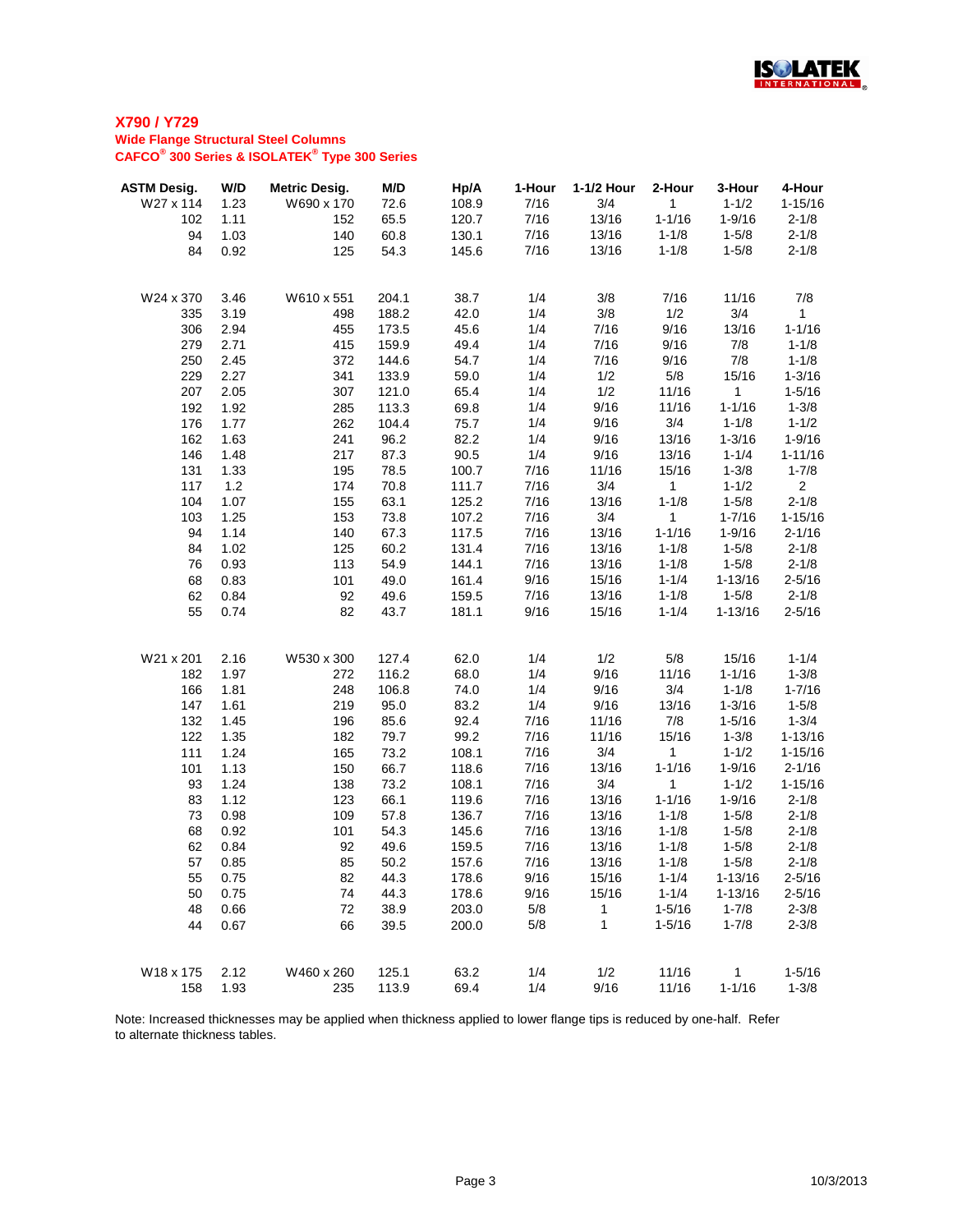

| <b>ASTM Desig.</b> | W/D  | <b>Metric Desig.</b> | M/D   | Hp/A  | 1-Hour     | 1-1/2 Hour   | 2-Hour       | 3-Hour         | 4-Hour                  |
|--------------------|------|----------------------|-------|-------|------------|--------------|--------------|----------------|-------------------------|
| W18 x 143          | 1.77 | W460 x 213           | 104.4 | 75.7  | 1/4        | 9/16         | 3/4          | $1 - 1/8$      | $1 - 1/2$               |
| 130                | 1.61 | 193                  | 95.0  | 83.2  | 1/4        | 9/16         | 13/16        | $1 - 3/16$     | $1 - 5/8$               |
| 119                | 1.48 | 177                  | 87.3  | 90.5  | 1/4        | 9/16         | 13/16        | $1 - 1/4$      | $1 - 11/16$             |
| 106                | 1.33 | 158                  | 78.5  | 100.7 | 7/16       | 11/16        | 15/16        | $1 - 3/8$      | $1 - 7/8$               |
| 97                 | 1.22 | 144                  | 72.0  | 109.8 | 7/16       | 3/4          | $\mathbf{1}$ | $1 - 1/2$      | $\overline{2}$          |
| 86                 | 1.09 | 128                  | 64.3  | 122.9 | 7/16       | 13/16        | $1 - 1/16$   | $1 - 5/8$      | $2 - 1/8$               |
| 76                 | 0.97 | 113                  | 57.2  | 138.1 | 7/16       | 13/16        | $1 - 1/8$    | $1 - 5/8$      | $2 - 1/8$               |
| 71                 | 1.08 | 106                  | 63.7  | 124.1 | 7/16       | 13/16        | $1 - 1/16$   | $1 - 5/8$      | $2 - 1/8$               |
| 65                 | 0.99 | 97                   | 58.4  | 135.3 | 7/16       | 13/16        | $1 - 1/8$    | $1 - 5/8$      | $2 - 1/8$               |
| 60                 | 0.92 | 89                   | 54.3  | 145.6 | 7/16       | 13/16        | $1 - 1/8$    | $1 - 5/8$      | $2 - 1/8$               |
| 55                 | 0.85 | 82                   | 50.2  | 157.6 | 7/16       | 13/16        | $1 - 1/8$    | $1 - 5/8$      | $2 - 1/8$               |
| 50                 | 0.77 | 74                   | 45.4  | 174.0 | 9/16       | 15/16        | $1 - 1/4$    | $1 - 13/16$    | $2 - 5/16$              |
| 46                 | 0.78 | 68                   | 46.0  | 171.8 | 9/16       | 15/16        | $1 - 1/4$    | $1 - 13/16$    | $2 - 5/16$              |
| 40                 | 0.68 | 60                   | 40.1  | 197.0 | 9/16       | 15/16        | $1 - 1/4$    | $1 - 13/16$    | $2 - 5/16$              |
| 35                 | 0.6  | 52                   | 35.4  | 223.3 | 5/8        | 1            | $1 - 5/16$   | $1 - 7/8$      | $2 - 3/8$               |
|                    |      |                      |       |       |            |              |              |                |                         |
| W16 x 100          | 1.37 | W410 x 149           | 80.8  | 97.8  | 7/16       | 11/16        | 15/16        | $1 - 3/8$      | $1 - 13/16$             |
| 89                 | 1.22 | 132                  | 72.0  | 109.8 | 7/16       | 3/4          | $\mathbf{1}$ | $1 - 1/2$      | $\overline{2}$          |
| 77                 | 1.07 | 114                  | 63.1  | 125.2 | 7/16       | 13/16        | $1 - 1/8$    | $1 - 5/8$      | $2 - 1/8$               |
| 67                 | 0.93 | 100                  | 54.9  | 144.1 | 7/16       | 13/16        | $1 - 1/8$    | $1 - 5/8$      | $2 - 1/8$               |
| 57                 | 0.96 | 85                   | 56.6  | 139.6 | 7/16       | 13/16        | $1 - 1/8$    | $1 - 5/8$      | $2 - 1/8$               |
| 50                 | 0.84 | 74                   | 49.6  | 159.5 | 7/16       | 13/16        | $1 - 1/8$    | $1 - 5/8$      | $2 - 1/8$               |
| 45                 | 0.76 | 67                   | 44.8  | 176.3 | 9/16       | 15/16        | $1 - 1/4$    | $1 - 13/16$    | $2 - 5/16$              |
| 40                 | 0.68 | 60                   | 40.1  | 197.0 | 9/16       | 15/16        | $1 - 1/4$    | $1 - 13/16$    | $2 - 5/16$              |
| 36                 | 0.61 | 53                   | 36.0  | 219.6 | 5/8        | $\mathbf{1}$ | $1 - 5/16$   | $1 - 7/8$      | $2 - 3/8$               |
| 31                 | 0.59 | 46                   | 34.8  | 227.1 | 5/8        | $\mathbf{1}$ | $1 - 5/16$   | $1 - 7/8$      | $2 - 3/8$               |
| 26                 | 0.49 | 39                   | 28.9  | 273.4 | 13/16      | $1 - 1/8$    | $1 - 7/16$   | $\overline{2}$ | $2 - 9/16$              |
| W14 x 808          | 7.28 | W360 x 1202          | 429.5 | 18.4  | 1/4        | 1/4          | 1/4          | 3/8            | 7/16                    |
| 730                | 6.76 | 1086                 | 398.8 | 19.8  | 1/4        | 1/4          | 1/4          | 3/8            | 1/2                     |
| 665                | 6.21 | 990                  | 366.4 | 21.6  | 1/4        | 1/4          | 1/4          | 3/8            | 1/2                     |
| 605                | 5.82 | 900                  | 343.4 | 23.0  | 1/4        | 1/4          | 5/16         | 7/16           | 9/16                    |
| 550                | 5.34 | 818                  | 315.1 | 25.1  | 1/4        | 1/4          | 5/16         | 7/16           | 5/8                     |
| 500                | 4.95 | 744                  | 292.1 | 27.1  | 1/4        | 1/4          | 5/16         | 1/2            | 5/8                     |
| 455                | 4.59 | 677                  | 270.8 | 29.2  | 1/4        | 5/16         | 3/8          | 9/16           | 11/16                   |
| 426                | 4.32 | 634                  | 254.9 | 31.0  | 1/4        | 5/16         | 3/8          | 9/16           | 3/4                     |
| 398                | 4.09 | 592                  | 241.3 | 32.8  | 1/4        | 5/16         | 3/8          | 9/16           | 3/4                     |
| 370                | 3.84 | 551                  | 226.6 | 34.9  | 1/4        | 5/16         | 7/16         | 5/8            | 13/16                   |
| 342                | 3.58 | 509                  | 211.2 | 37.4  | 1/4        | 3/8          | 7/16         | 11/16          | 7/8                     |
| 311                | 3.3  | 463                  | 194.7 | 40.6  | 1/4        | 3/8          | 1/2          | 11/16          | 15/16                   |
| 283                | 3.03 | 421                  | 178.8 | 44.2  | 1/4        | 3/8          | 1/2          | 3/4            | $\mathbf{1}$            |
|                    |      |                      |       |       |            |              |              |                |                         |
| 257                | 2.78 | 382                  | 164.0 | 48.2  | 1/4<br>1/4 | 7/16<br>7/16 | 9/16<br>5/8  | 13/16<br>7/8   | $1 - 1/8$<br>$1 - 3/16$ |
| 233                | 2.55 | 347                  | 150.5 | 52.5  |            |              |              |                |                         |
| 211                | 2.32 | 314                  | 136.9 | 57.8  | 1/4        | 7/16         | 5/8          | 7/8            | $1 - 3/16$              |
| 193                | 2.14 | 287                  | 126.3 | 62.6  | 1/4        | 1/2          | 5/8          | 15/16          | $1 - 1/4$               |
| 176                | 1.96 | 262                  | 115.6 | 68.4  | 1/4        | 9/16         | 11/16        | $1 - 1/16$     | $1 - 3/8$               |
| 159                | 1.78 | 237                  | 105.0 | 75.3  | 1/4        | 9/16         | 3/4<br>13/16 | $1 - 1/8$      | $1 - 1/2$<br>$1 - 9/16$ |
| 145                | 1.64 | 216                  | 96.8  | 81.7  | 1/4        | 9/16         |              | $1 - 3/16$     |                         |
| 132                | 1.56 | 196                  | 92.0  | 85.9  | 1/4        | 9/16         | 13/16        | $1 - 1/4$      | $1 - 5/8$               |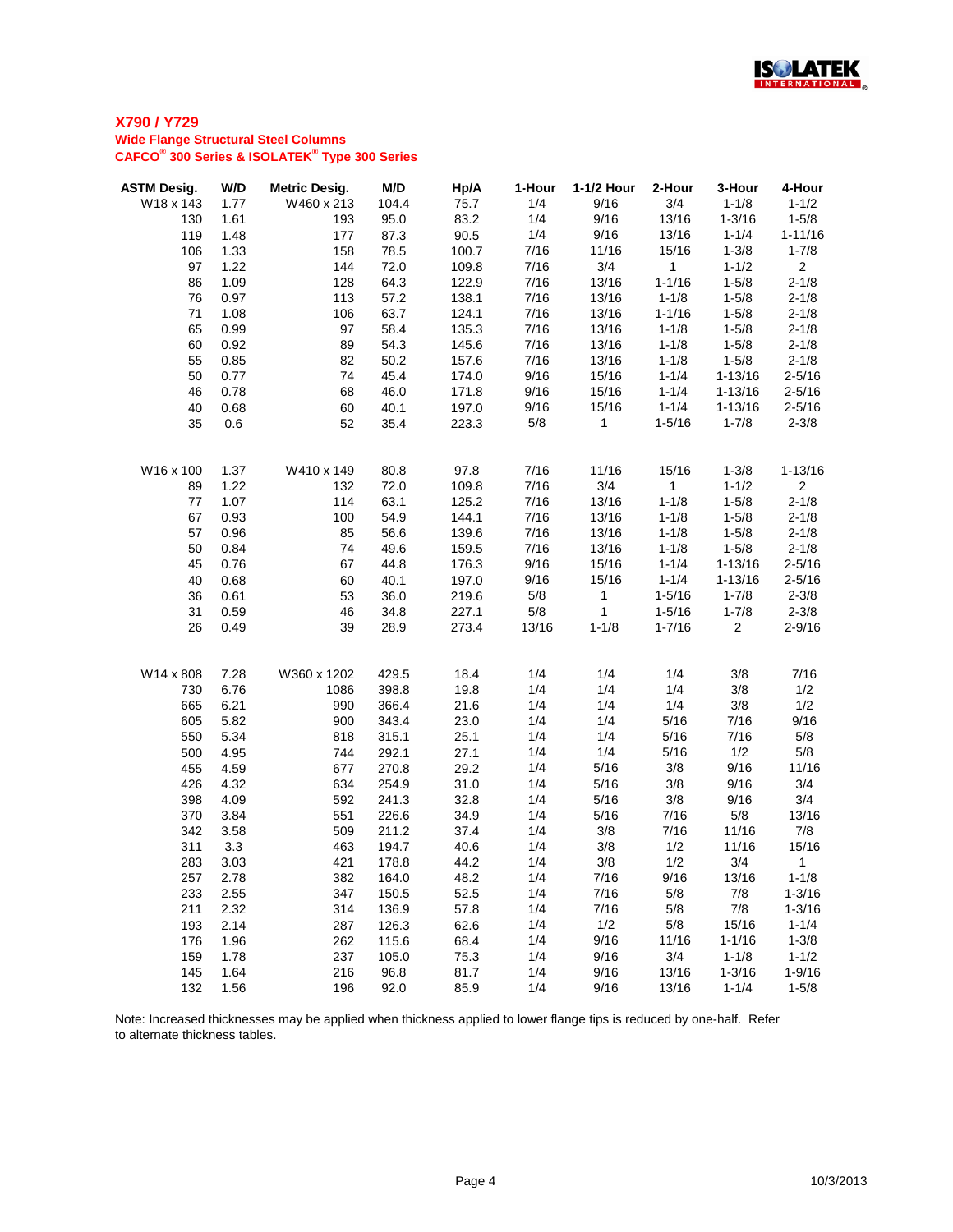

| <b>ASTM Desig.</b> | W/D  | <b>Metric Desig.</b> | M/D   | Hp/A  | 1-Hour | 1-1/2 Hour   | 2-Hour       | 3-Hour         | 4-Hour         |
|--------------------|------|----------------------|-------|-------|--------|--------------|--------------|----------------|----------------|
| W14 x 120          | 1.42 | W360 x 179           | 83.8  | 94.4  | 7/16   | 11/16        | 7/8          | $1 - 5/16$     | $1 - 3/4$      |
| 109                | 1.29 | 162                  | 76.1  | 103.9 | 7/16   | 3/4          | 15/16        | $1 - 7/16$     | $1 - 7/8$      |
| 99                 | 1.18 | 147                  | 69.6  | 113.5 | 7/16   | 3/4          | $\mathbf{1}$ | $1 - 1/2$      | 2 <sup>1</sup> |
| 90                 | 1.08 | 134                  | 63.7  | 124.1 | 7/16   | 13/16        | $1 - 1/16$   | $1 - 5/8$      | $2 - 1/8$      |
| 82                 | 1.23 | 122                  | 72.6  | 108.9 | 7/16   | 3/4          | $\mathbf{1}$ | $1 - 1/2$      | $1 - 15/16$    |
| 74                 | 1.12 | 110                  | 66.1  | 119.6 | 7/16   | 13/16        | $1 - 1/16$   | $1 - 9/16$     | $2 - 1/8$      |
| 68                 | 1.04 | 101                  | 61.4  | 128.8 | 7/16   | 13/16        | $1 - 1/8$    | $1 - 5/8$      | $2 - 1/8$      |
| 61                 | 0.92 | 91                   | 54.3  | 145.6 | 7/16   | 13/16        | $1 - 1/8$    | $1 - 5/8$      | $2 - 1/8$      |
| 53                 | 0.91 | 79                   | 53.7  | 147.2 | 7/16   | 13/16        | $1 - 1/8$    | $1 - 5/8$      | $2 - 1/8$      |
| 48                 | 0.83 | 72                   | 49.0  | 161.4 | 9/16   | 15/16        | $1 - 1/4$    | $1 - 13/16$    | $2 - 5/16$     |
| 43                 | 0.75 | 64                   | 44.3  | 178.6 | 9/16   | 15/16        | $1 - 1/4$    | $1 - 13/16$    | $2 - 5/16$     |
| 38                 | 0.7  | 57                   | 41.3  | 191.4 | 9/16   | 15/16        | $1 - 1/4$    | $1 - 13/16$    | $2 - 5/16$     |
| 34                 | 0.63 | 51                   | 37.2  | 212.7 | 5/8    | $\mathbf{1}$ | $1 - 5/16$   | $1 - 7/8$      | $2 - 3/8$      |
| 30                 | 0.56 | 45                   | 33.0  | 239.3 | 13/16  | $1 - 1/8$    | $1 - 7/16$   | $\overline{2}$ | $2 - 9/16$     |
| 26                 | 0.55 | 39                   | 32.5  | 243.6 | 13/16  | $1 - 1/8$    | $1 - 7/16$   | $\overline{2}$ | $2 - 9/16$     |
| 22                 | 0.47 | 33                   | 27.7  | 285.1 | 13/16  | $1 - 1/8$    | $1 - 7/16$   | $\overline{2}$ | $2 - 9/16$     |
|                    |      |                      |       |       |        |              |              |                |                |
| W12 x 336          | 4.06 | W310 x 500           | 239.5 | 33.0  | 1/4    | 5/16         | 7/16         | 5/8            | 13/16          |
| 305                | 3.76 | 454                  | 221.8 | 35.6  | 1/4    | 5/16         | 7/16         | 5/8            | 13/16          |
| 279                | 3.5  | 415                  | 206.5 | 38.3  | 1/4    | 3/8          | 7/16         | 11/16          | 7/8            |
| 252                | 3.2  | 375                  | 188.8 | 41.9  | 1/4    | 3/8          | 1/2          | 3/4            | $\mathbf{1}$   |
| 230                | 2.96 | 342                  | 174.6 | 45.3  | 1/4    | 7/16         | 9/16         | 13/16          | $1 - 1/16$     |
| 210                | 2.73 | 313                  | 161.1 | 49.1  | 1/4    | 7/16         | 9/16         | 7/8            | $1 - 1/8$      |
| 190                | 2.5  | 283                  | 147.5 | 53.6  | 1/4    | 7/16         | 9/16         | 7/8            | $1 - 1/8$      |
| 170                | 2.26 | 253                  | 133.3 | 59.3  | 1/4    | 1/2          | 5/8          | 15/16          | $1 - 1/4$      |
| 152                | 2.04 | 225                  | 120.4 | 65.7  | 1/4    | 1/2          | 11/16        | $\mathbf{1}$   | $1 - 5/16$     |
| 136                | 1.86 | 202                  | 109.7 | 72.0  | 1/4    | 9/16         | 3/4          | $1 - 1/16$     | $1 - 7/16$     |
| 120                | 1.65 | 179                  | 97.4  | 81.2  | 1/4    | 9/16         | 13/16        | $1 - 3/16$     | $1 - 9/16$     |
| 106                | 1.47 | 158                  | 86.7  | 91.1  | 1/4    | 9/16         | 13/16        | $1 - 1/4$      | $1 - 11/16$    |
| 96                 | 1.34 | 143                  | 79.1  | 100.0 | 7/16   | 11/16        | 15/16        | $1 - 3/8$      | $1 - 13/16$    |
| 87                 | 1.22 | 129                  | 72.0  | 109.8 | 7/16   | 3/4          | $\mathbf 1$  | $1 - 1/2$      | $\overline{2}$ |
| 79                 | 1.11 | 117                  | 65.5  | 120.7 | 7/16   | 13/16        | $1 - 1/16$   | $1 - 9/16$     | $2 - 1/8$      |
| 72                 | 1.02 | 107                  | 60.2  | 131.4 | 7/16   | 13/16        | $1 - 1/8$    | $1 - 5/8$      | $2 - 1/8$      |
| 65                 | 0.92 | 97                   | 54.3  | 145.6 | 7/16   | 13/16        | $1 - 1/8$    | $1 - 5/8$      | $2 - 1/8$      |
| 58                 | 0.92 | 86                   | 54.3  | 145.6 | 7/16   | 13/16        | $1 - 1/8$    | $1 - 5/8$      | $2 - 1/8$      |
| 53                 | 0.85 | 79                   | 50.2  | 157.6 | 7/16   | 13/16        | $1 - 1/8$    | $1 - 5/8$      | $2 - 1/8$      |
| 50                 | 0.9  | 74                   | 53.1  | 148.9 | 7/16   | 13/16        | $1 - 1/8$    | $1 - 5/8$      | $2 - 1/8$      |
| 45                 | 0.82 | 67                   | 48.4  | 163.4 | 9/16   | 15/16        | $1 - 1/4$    | $1 - 13/16$    | $2 - 5/16$     |
| 40                 | 0.73 | 60                   | 43.1  | 183.5 | 9/16   | 15/16        | $1 - 1/4$    | $1 - 13/16$    | $2 - 5/16$     |
| 35                 | 0.7  | 52                   | 41.3  | 191.4 | 9/16   | 15/16        | $1 - 1/4$    | $1 - 13/16$    | $2 - 5/16$     |
| 30                 | 0.6  | 45                   | 35.4  | 223.3 | 5/8    | 1            | $1 - 5/16$   | $1 - 7/8$      | $2 - 3/8$      |
| 26                 | 0.53 | 39                   | 31.3  | 252.8 | 13/16  | $1 - 1/8$    | $1 - 7/16$   | $\overline{c}$ | $2 - 9/16$     |
| 22                 | 0.56 | 33                   | 33.0  | 239.3 | 13/16  | $1 - 1/8$    | $1 - 7/16$   | $\overline{c}$ | $2 - 9/16$     |
| 19                 | 0.48 | 28                   | 28.3  | 279.1 | 13/16  | $1 - 1/8$    | $1 - 7/16$   | $\overline{2}$ | $2 - 9/16$     |
| 16                 | 0.41 | 24                   | 24.2  | 326.8 | 15/16  | $1 - 1/4$    | $1 - 9/16$   | $2 - 1/8$      | $2 - 11/16$    |
| 14                 | 0.36 | 25                   | 21.2  | 372.2 | 15/16  | $1 - 1/4$    | $1 - 9/16$   | $2 - 1/8$      | $2 - 11/16$    |
| W10 x 112          | 1.81 | W250 x 167           | 106.8 | 74.0  | 1/4    | 9/16         | 3/4          | $1 - 1/8$      | $1 - 7/16$     |
| 100                | 1.64 | 149                  | 96.8  | 81.7  | 1/4    | 9/16         | 13/16        | $1 - 3/16$     | $1 - 9/16$     |